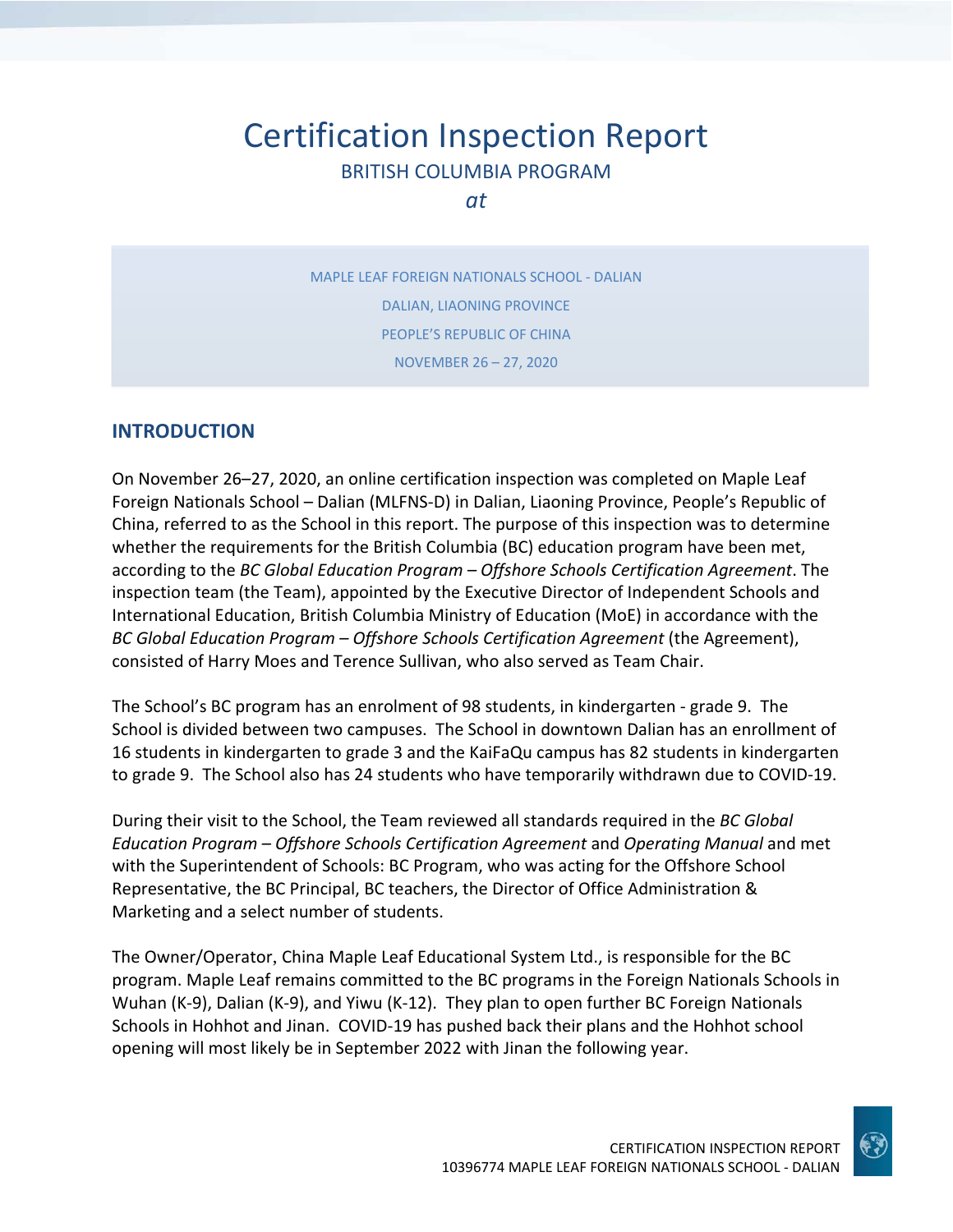Maple Leaf High Schools (grades 10‐12) will leave the BC program in two years. Maple Leaf presently has eleven high schools in China, three Foreign Nationals Schools in China, 57 pre‐K elementary and middle schools in China, three high schools in Canada, one on the campus of Thompson Rivers University in Kamloops and one on the campus of Kwantlen Polytechnic University in Richmond and one in Ontario. Maple Leaf also operates schools in Australia, Singapore and Malaysia.

The BC program's philosophy, objectives and special features include:

"the MLES educational philosophy which is based on the belief that through blending the best of the innovations and higher level thinking western educational model with the cultural richness and discipline of the traditional Chinese educational model, students will be best prepared to meet the challenges of living and working in a more internationalized society."

The Team would like to thank Maple Leaf Foreign Nationals School – Dalian for its hospitality, cooperation and preparedness for the inspection visit.

| report.                 |                      |                    | The School has satisfactorily addressed requirements contained in the previous inspection |
|-------------------------|----------------------|--------------------|-------------------------------------------------------------------------------------------|
| $\boxtimes$ Requirement | $\Box$ Requirement   | $\Box$ Requirement | $\Box$ Not                                                                                |
| Met                     | <b>Partially Met</b> | Not Met            | Applicable                                                                                |

Comment:

There were no requirements from the previous inspection report. However, the School has had a focussed response to a number of the suggestions made during the previous inspection. The School, along with other Maple Leaf Foreign Nationals Schools, have created grade level cohorts, professional learning communities and have had multiple professional development sessions including how to increase student engagement in an online platform. The School has also met with their IT department to develop a plan for increasing bandwidth and have developed a plan to improve their library which will be implemented once the school is consolidated to one campus.

Commendation:

The School Principal and staff are to be commended for their response to a number of suggestions made in the previous inspection report.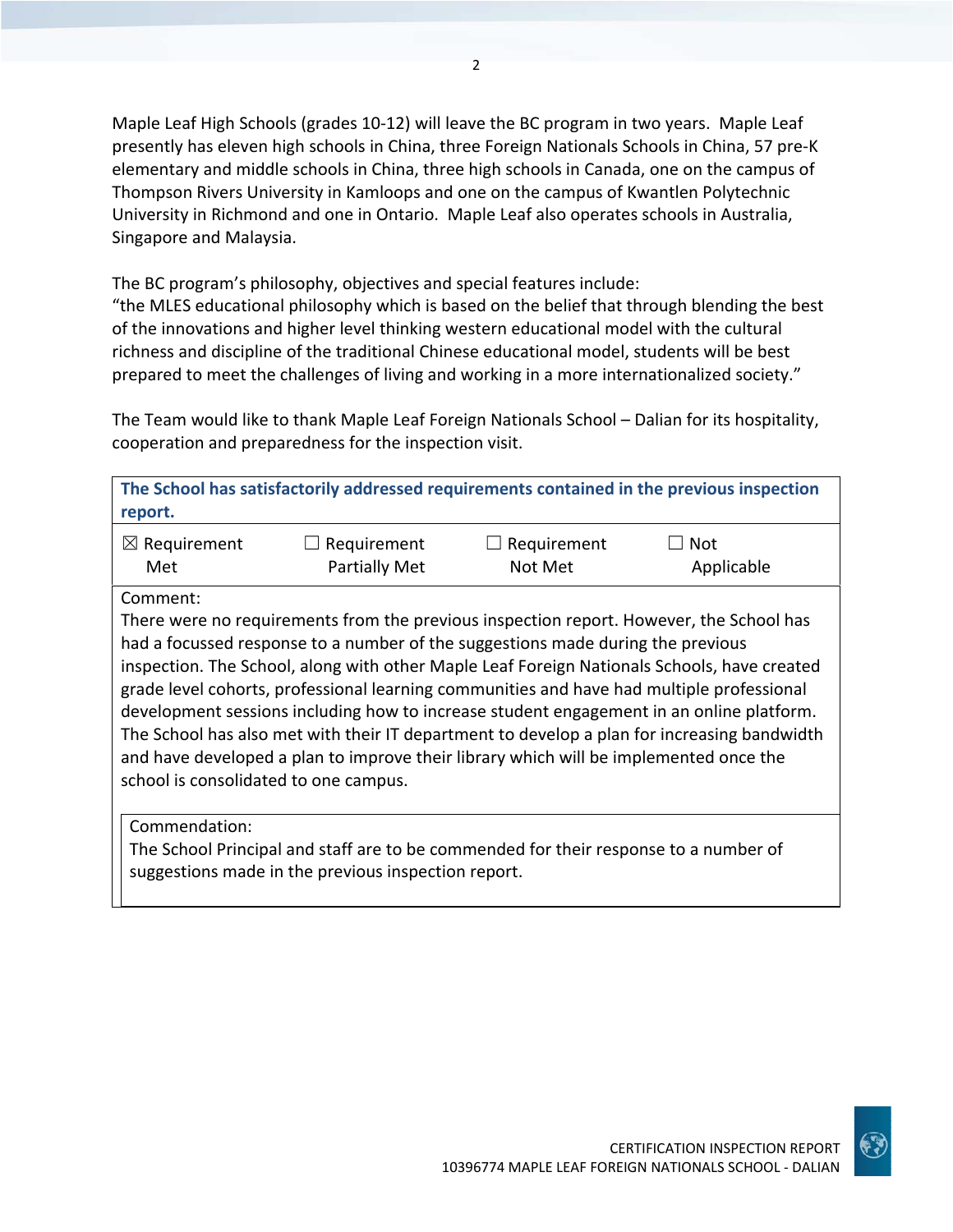#### **BUSINESS PLAN 1.0**

| The Owner/Operator has submitted a business plan to the BC Ministry of Education,<br>confirming the sustainability of the program. |                                            |                                                                                          |  |
|------------------------------------------------------------------------------------------------------------------------------------|--------------------------------------------|------------------------------------------------------------------------------------------|--|
| $\boxtimes$ Requirement<br>Met                                                                                                     | $\Box$ Requirement<br><b>Partially Met</b> | $\Box$ Requirement<br>Not Met                                                            |  |
| Comment:                                                                                                                           |                                            | While the Maple Leaf Custom intende to phase out their secondary program, thou intend to |  |

While the Maple Leaf System intends to phase out their secondary program, they intend to increase their Foreign National Schools Program over the next two years. Maple Leaf Foreign National Schools Dalian has submitted a six‐year plan with an objective of increasing its enrolment to 300 students over the next five‐year period. The School's Director of Office Administration and Marketing has been working closely with the Principal in marketing the School in the Dalian area. These efforts have continued throughout the pandemic.

#### **INSPECTION CATALOGUE 2.0**

| 2.02 The Owner/Operator meets all requirements as set forth in the BC Global Education<br>Program Offshore Schools Certification Agreement (the Agreement).                                                                                                         |  |  |  |
|---------------------------------------------------------------------------------------------------------------------------------------------------------------------------------------------------------------------------------------------------------------------|--|--|--|
| $\boxtimes$ Requirement<br>$\boxtimes$ Requirement<br>$\Box$ Requirement<br><b>Partially Met</b><br>Not Met<br>Met                                                                                                                                                  |  |  |  |
| Comment:<br>The Owner/Operator is presently in negotiations with representatives of the British Columbia<br>Ministry of Education regarding the BC Global Education Program Offshore Schools<br>Certification Agreement. These negotiations are nearing completion. |  |  |  |

**2.03 The Owner/Operator has written approval from the appropriate government entity to operate the offshore school, as outlined in section 5.03 of the Agreement.**

| $\boxtimes$ Requirement | $\Box$ Requirement   | $\Box$ Requirement |
|-------------------------|----------------------|--------------------|
| Met                     | <b>Partially Met</b> | Not Met            |

Comment:

The Team examined a Certificate of Registration of Private None Enterprise Unit dated April 11, 2019 by the Civil Affairs Bureau of the Peoples Republic of China and a document titled License for Operating Schools for Foreigners Children in Dalian City issued by Dalian Education, dated March 8, 2019. The School has the approvals from local government authorities to operate the program.

Documents were submitted in both English and in Chinese.

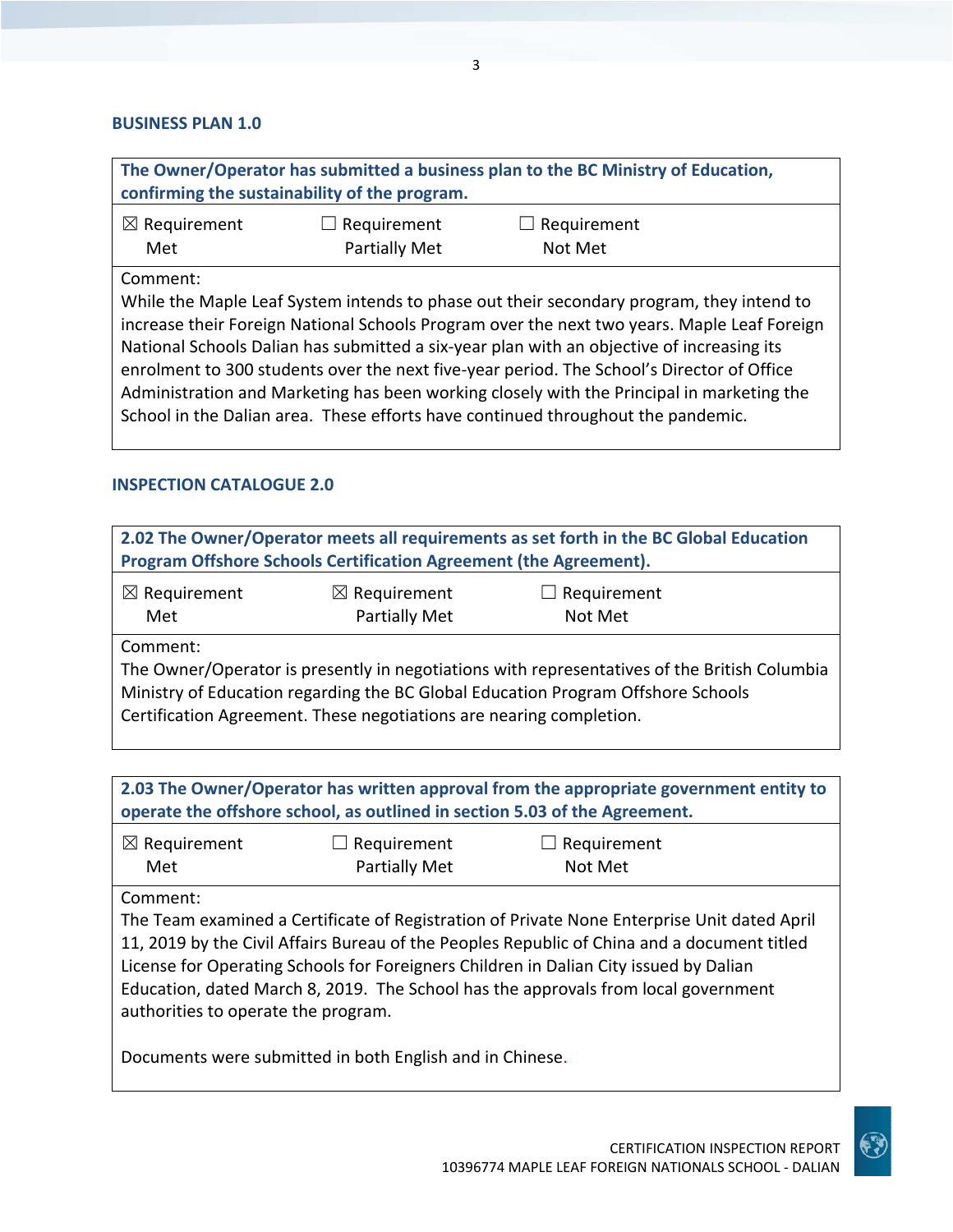| 2.04-2.05 The School meets local building, safety and cafeteria codes and regulations. The<br>facilities are deemed to be suitable to support the BC program.                                                                                                                                                                                                                                     |                              |                               |  |
|---------------------------------------------------------------------------------------------------------------------------------------------------------------------------------------------------------------------------------------------------------------------------------------------------------------------------------------------------------------------------------------------------|------------------------------|-------------------------------|--|
| $\boxtimes$ Requirement<br>Met                                                                                                                                                                                                                                                                                                                                                                    | Requirement<br>Partially Met | $\Box$ Requirement<br>Not Met |  |
| Comment:<br>The Team examined documents approved by the local government authority including<br>building compliance documents, dated March 2016, fire prevention verifications dated in the<br>year 2017 and a catering service license dated November 11, 2016 and valid until November<br>10, 2021. All documentation was submitted in English and in Chinese.                                  |                              |                               |  |
| Also examined were fire evacuation procedures for both school buildings, bus evacuation<br>procedures, and a compliance document on epidemic prevention. China Maple Leaf<br>Education System Ltd. has provided a letter dated July 12, 2018 to all Maple Leaf schools<br>which allows for the continued education of students if a school has to be closed on a<br>temporary or permanent basis. |                              |                               |  |
| The facilities are deemed to be suitable to support the BC program.                                                                                                                                                                                                                                                                                                                               |                              |                               |  |
| 2.06 Offshore School Representative (OSR) - The Owner/Operator must appoint an                                                                                                                                                                                                                                                                                                                    |                              |                               |  |

| 2.06 Offshore School Representative (OSR) - The Owner/Operator must appoint an<br>individual to act as offshore school representative. This individual must be confirmed by<br>the province and must meet all of the requirements set out in section 14 of the Agreement.                                                                                                                                                                                              |                                     |                        |  |
|------------------------------------------------------------------------------------------------------------------------------------------------------------------------------------------------------------------------------------------------------------------------------------------------------------------------------------------------------------------------------------------------------------------------------------------------------------------------|-------------------------------------|------------------------|--|
| $\boxtimes$ Requirement<br>Met                                                                                                                                                                                                                                                                                                                                                                                                                                         | Requirement<br><b>Partially Met</b> | Requirement<br>Not Met |  |
| Comment:<br>The Owner/Operator has appointed Mr. Jim Beeke to be the Offshore School Representative.<br>Through the approval of the British Columbia Ministry of Education Mr. Beeke has delegated<br>some of his responsibilities to the Superintendent and Deputy Superintendent of the Maple<br>Leaf System. The Team was pleased to be able to meet with the Superintendent at the<br>beginning of the inspection and at the close out meeting with the Principal. |                                     |                        |  |
| The Superintendent is aware of his responsibilities to report critical information related to<br>changes in the operation of the school or ownership structure that could have a significant<br>impact on the School's operations.                                                                                                                                                                                                                                     |                                     |                        |  |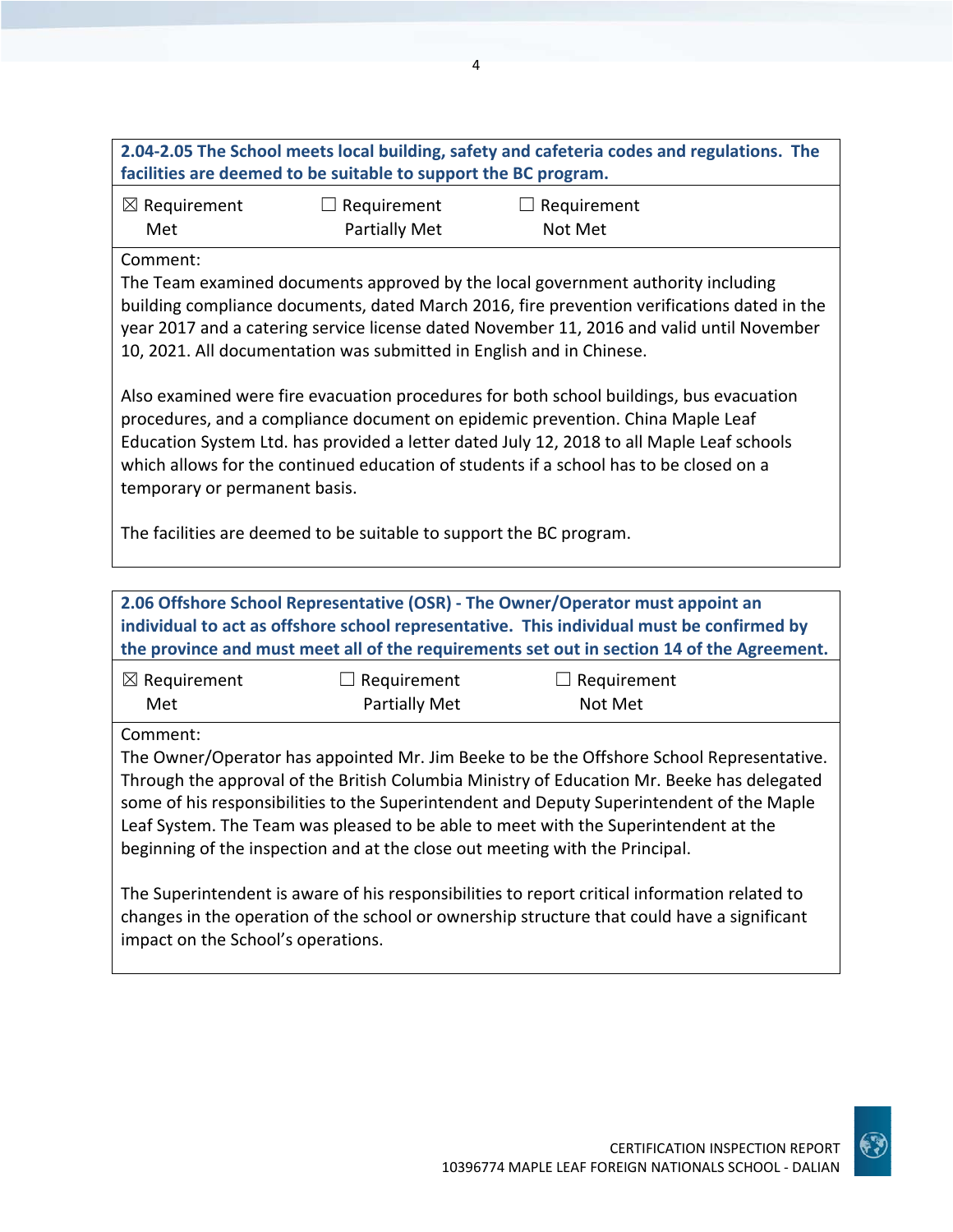| $\boxtimes$ Requirement<br>$\Box$ Requirement<br>Requirement<br><b>Partially Met</b><br>Met<br>Not Met<br>Comment:<br>The Principal has extensive experience as a teacher in British Columbia schools as well as in<br>the Maple Leaf system. He has experience at both middle schools and secondary schools and<br>has served as a secondary administrator before assuming the principalship of Maple Leaf<br>Foreign Nationals School - Dalian where he is now in his second year as principal.<br>He has extensive experience delivering professional development sessions and has<br>experience in facilitating sessions on the new BC curriculum. He holds a Professional<br>Development Program Certificate from Simon Fraser University and a Master of Arts in<br>Teaching.<br>The Principal meets the requirements as outlined in the inspection catalogue.<br>of the inspection catalogue for offshore schools.<br>$\boxtimes$ Requirement<br>$\Box$ Requirement<br>$\Box$ Requirement<br>Partially Met<br>Not Met<br>Met<br>Comment: |                                                                                           |  |  |  |
|-------------------------------------------------------------------------------------------------------------------------------------------------------------------------------------------------------------------------------------------------------------------------------------------------------------------------------------------------------------------------------------------------------------------------------------------------------------------------------------------------------------------------------------------------------------------------------------------------------------------------------------------------------------------------------------------------------------------------------------------------------------------------------------------------------------------------------------------------------------------------------------------------------------------------------------------------------------------------------------------------------------------------------------------------|-------------------------------------------------------------------------------------------|--|--|--|
|                                                                                                                                                                                                                                                                                                                                                                                                                                                                                                                                                                                                                                                                                                                                                                                                                                                                                                                                                                                                                                                 |                                                                                           |  |  |  |
|                                                                                                                                                                                                                                                                                                                                                                                                                                                                                                                                                                                                                                                                                                                                                                                                                                                                                                                                                                                                                                                 |                                                                                           |  |  |  |
|                                                                                                                                                                                                                                                                                                                                                                                                                                                                                                                                                                                                                                                                                                                                                                                                                                                                                                                                                                                                                                                 |                                                                                           |  |  |  |
|                                                                                                                                                                                                                                                                                                                                                                                                                                                                                                                                                                                                                                                                                                                                                                                                                                                                                                                                                                                                                                                 |                                                                                           |  |  |  |
|                                                                                                                                                                                                                                                                                                                                                                                                                                                                                                                                                                                                                                                                                                                                                                                                                                                                                                                                                                                                                                                 | 2.08 The School meets the administrative support requirements as outlined in section 2.08 |  |  |  |
|                                                                                                                                                                                                                                                                                                                                                                                                                                                                                                                                                                                                                                                                                                                                                                                                                                                                                                                                                                                                                                                 |                                                                                           |  |  |  |
| The School has two head teachers who each have .5 of their position designated for<br>administrative support. There are five secretaries divided between the two campuses and<br>there is also a Director of Office Administration and Marketing.<br>The School has sufficient administrative support to deliver the BC program.<br>Commendation:<br>The Principal and administrative team are to be commended for their commitment to the<br>staff and students of the School throughout the COVID-19 pandemic and for their efforts<br>that resulted in all staff being able to return to the School.                                                                                                                                                                                                                                                                                                                                                                                                                                         |                                                                                           |  |  |  |

5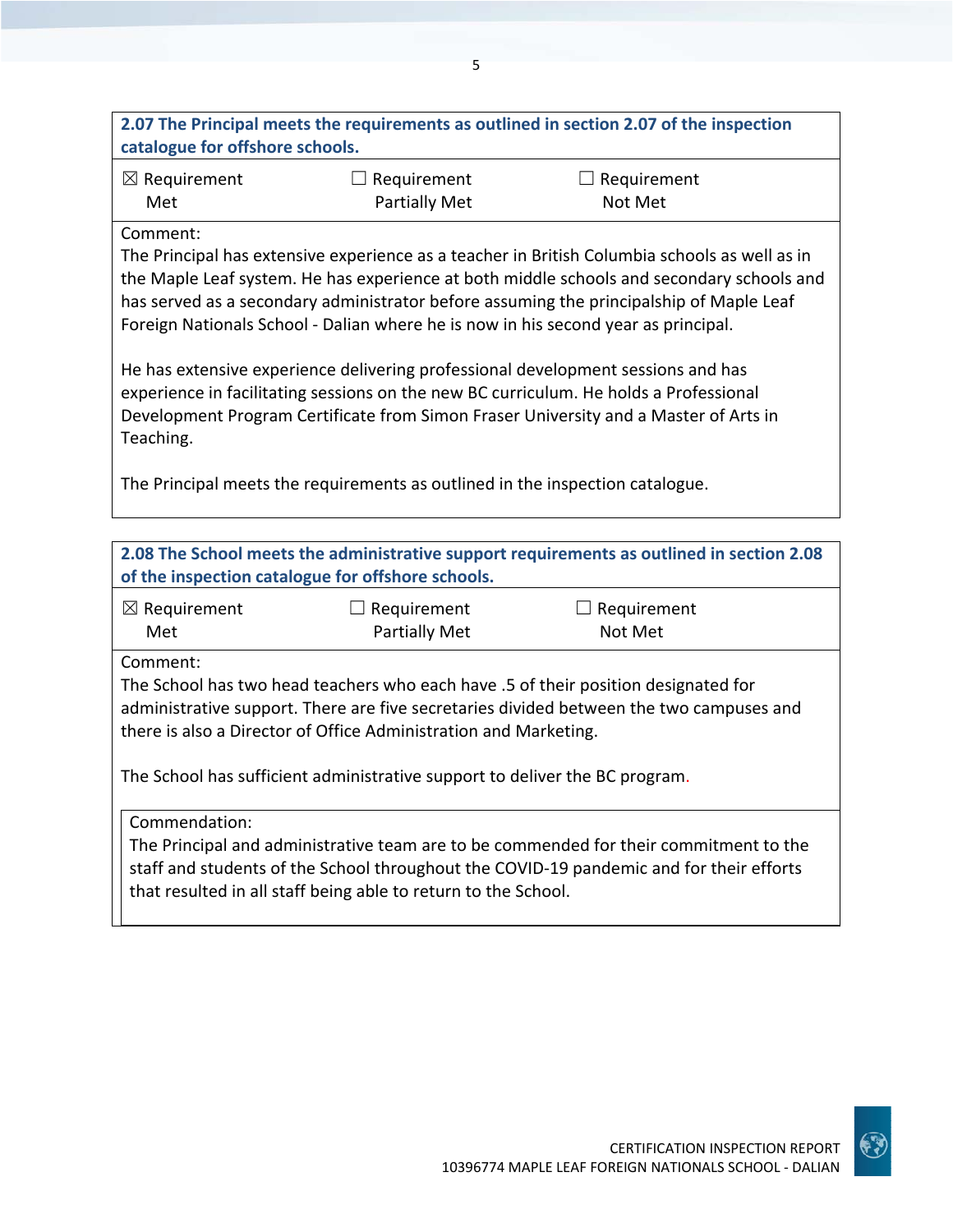**2.09 The School meets the Student Record requirements as outlined in section 2.09 of the Inspection Catalogue for offshore schools.**

| $\boxtimes$ Requirement | $\Box$ Requirement   | $\Box$ Requirement |
|-------------------------|----------------------|--------------------|
| Met                     | <b>Partially Met</b> | Not Met            |

Comment:

The Team reviewed 11 student files selected at random from across all grade levels. All school files examined contained the required documentation with the exception of the English language assessment.

Maple Leaf Foreign Nationals School ‐ Dalian is a K to 9 school serving a diverse student population of foreign nationals who enter the school at various points of entry at different grade levels with diverse levels of English comprehension and expression. Classroom teachers do ongoing assessments of student's abilities in English in kindergarten, grade 1, and grade 2. At the end of grade 2 teachers meet to determine which students need English language support which starts in grade 3. This ELL support could be push-in support or pullout support.

Students who enter the School after grade 3 may have to take an English language assessment test prior to being admitted if it is determined that their English skills are not at a level to be successful in the program. The test results for those students determine whether or not they will be admitted to the program at the School.

Student and parent consent forms have been updated for the 2020/21 school year.

| 2.10-2.18 The School meets the teacher certification requirements as outlined in sections<br>2.10-2.18 of the inspection catalogue for offshore schools.                                                                                                                                 |  |  |  |
|------------------------------------------------------------------------------------------------------------------------------------------------------------------------------------------------------------------------------------------------------------------------------------------|--|--|--|
|                                                                                                                                                                                                                                                                                          |  |  |  |
| $\boxtimes$ Requirement<br>$\Box$ Requirement<br>$\Box$ Requirement<br><b>Partially Met</b><br>Not Met<br>Met                                                                                                                                                                            |  |  |  |
| Comment:<br>All 16 teacher files for teachers on staff at Maple Leaf Foreign Nationals School - Dalian were<br>examined by the Team. Each file examined contained all the required documentation.<br>The Team confirms that all authorized persons under the Agreement possess valid and |  |  |  |

**current certification under the Ministry of Education.**

The School employs four locally certified teachers for the teaching of Mandarin at the school. Certification documents and criminal records checks were provided for all locally certified teachers. All employees at Maple Leaf Foreign Nationals School – Dalian must have a Criminal Record Check.

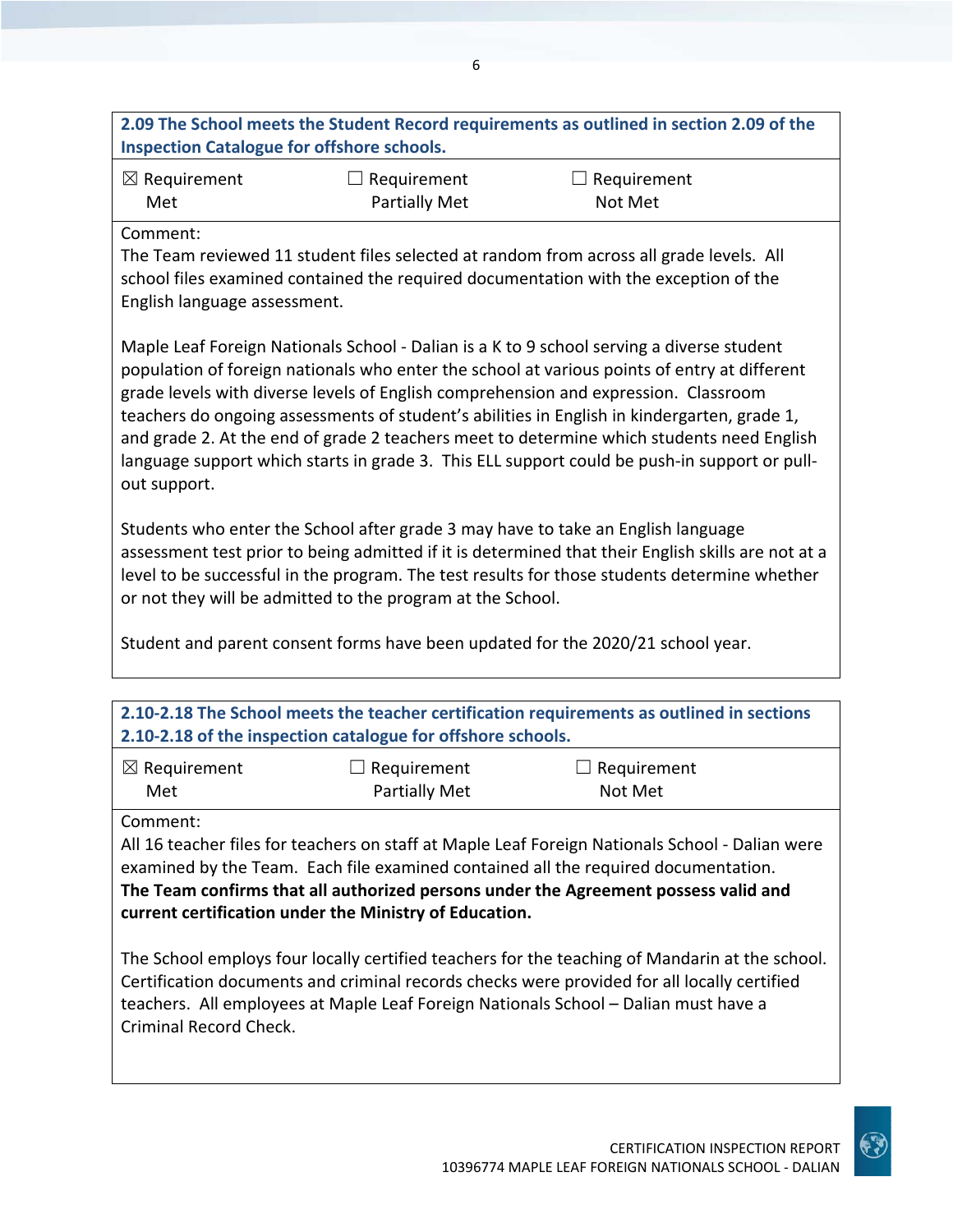Commendation:

The clerical staff are to be commended for the comprehensive and well‐organized teacher files.

**2.19 The School meets the requirements for curriculum implementation outlined in section 2.19 of the inspection catalogue for offshore schools.**

| $\boxtimes$ Requirement | $\Box$ Requirement   | $\Box$ Requirement |
|-------------------------|----------------------|--------------------|
| Met                     | <b>Partially Met</b> | Not Met            |

Comment:

The Team reviewed curriculum planning documents, which showed evidence of compliance with the BC curriculum in grades K - 9. The School's collaborative curriculum writing teams and individual teachers worked diligently to plan for the inspection by preparing all curricular documentation and being available for interviews. Course Curriculum documentation is housed on the BC Curriculum Hub SharePoint site.

Weekly Staff Meetings and monthly professional development sessions are scheduled.

The School continues to prioritize ongoing curriculum development, English Language Learners Program (Kagan Model) implementation and integration, Fountis & Pinell Reading Benchmarking, Flipped Classroom Model of Learning, differentiation in the classroom communication and thinking competencies, First Peoples Principles of Learning, scaffolding inquiry, and authentic assessment. The School is also planning to continue to work with the Performance Standards as they move towards standards‐based reporting.

In response to COVID‐19 pandemic program delivery challenges, the School staff completed two weeks of collaborative professional development with their sister schools in Yiwu and Wuhan on the Canvas Learning Management System**.** For teachers or students who are not able to be in the physical classroom, Canvas allows for video conferencing, creation and viewing of video lessons, online chat forums for the course, discussion boards, and emails between teachers and students. For both remote learners and in‐class blended learning, the ability to upload content allows for students to review material at their own pace and in their own time. The Canvas calendar keeps students aware of due dates and upcoming assessments.

#### Commendation:

The Owner/Operator is commended for the ongoing empathetic and caring support for the School and individual teachers during stressful times of campus attendance and travel COVID‐19 restrictions and uncertainty.

The Staff is commended for the resiliency and innovation utilized in shifting their education paradigm, quickly and efficiently, when rebuilding their courses and modules in response to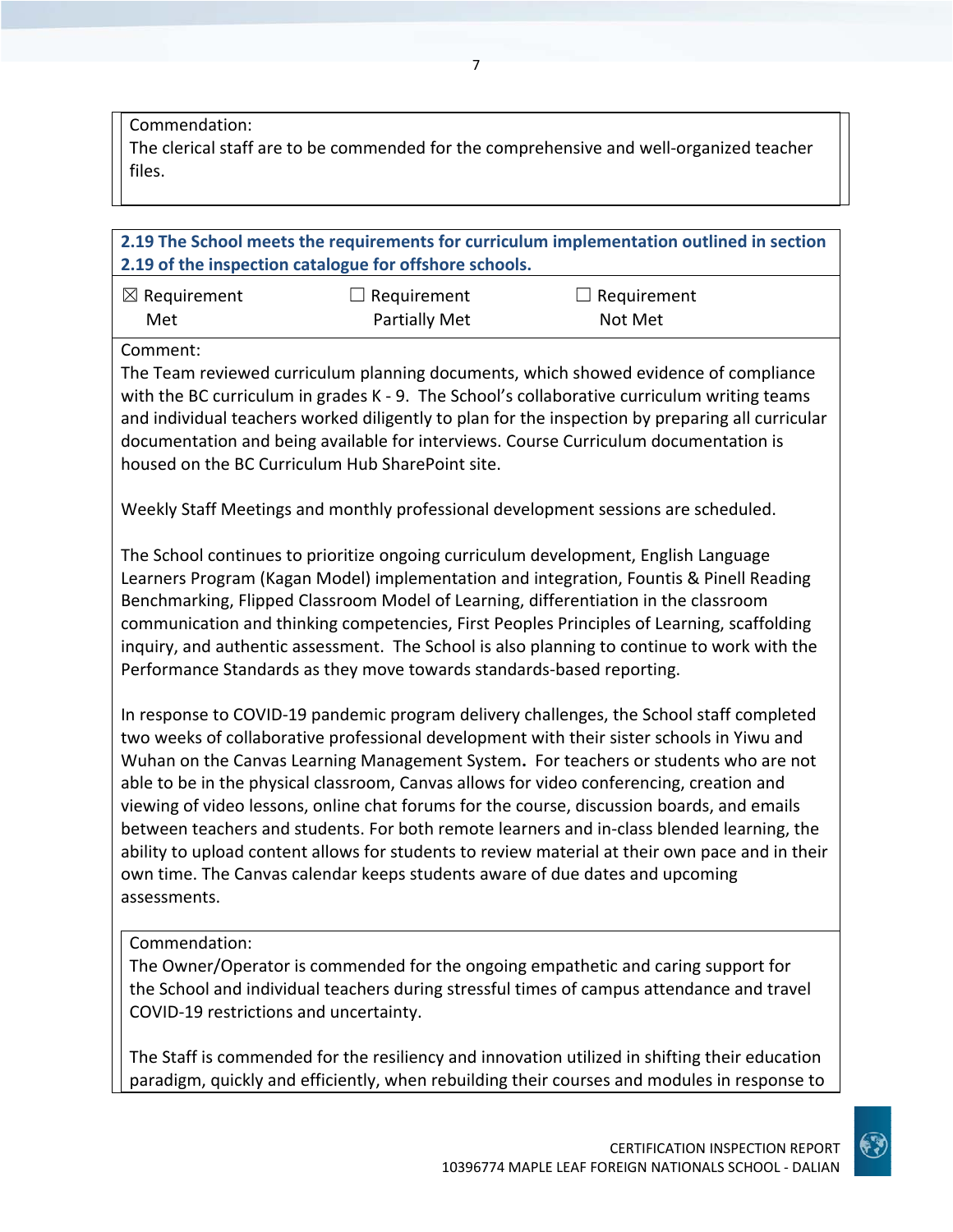the COVID‐19 Pandemic, which allowed for a proactive transition to remote and blended learning program delivery.

The Staff is commended for preparing comprehensive electronic portfolios shared with the Team detailing their biography, educational philosophy, course overviews, unit plans, sample lesson plans, student work and assessment, as well as student self‐assessment.

**2.20 The School meets the requirements for English language assessment and acquisition as outlined in section 2.20 of the inspection catalogue for offshore schools.**

| $\boxtimes$ Requirement | $\Box$ Requirement   | $\Box$ Requirement |
|-------------------------|----------------------|--------------------|
| Met                     | <b>Partially Met</b> | Not Met            |

Comment:

The principal determines Kindergarten to Grade 3 student enrollment eligibility at the conclusion of a student and parent oral interview. Students enrolling at the grade 4‐9 levels, need to satisfactorily complete an English proficiency test. The test assesses oral, listening and writing skills as well as reading and comprehension proficiency to determine program eligibility and placement.

The majority of the students upon entry are at a BC ELL Developing (2) Level and are able to understand the spoken language and classroom protocols. The School has experienced that Basic Interpersonal Communicative Skills (BICS) develops quickly and Cognitive Academic Language Proficiency (CALP) follows.

In addition to classroom language immersion, the School provides language support, starting at grade three, to ELL students using a push‐in (ESL teacher in the classroom) or pull‐out model (ESL teacher working with groups of language learners outside the classroom) depending on the needs of the student and the particular class.

Teachers receive instruction in the Maple Leaf 12 Teaching Strategies which provide support on a daily basis for English language learners. Collaboration between classroom and ELL Support workers is ongoing and is supported by lesson demonstrations, peer observation, and coaching.

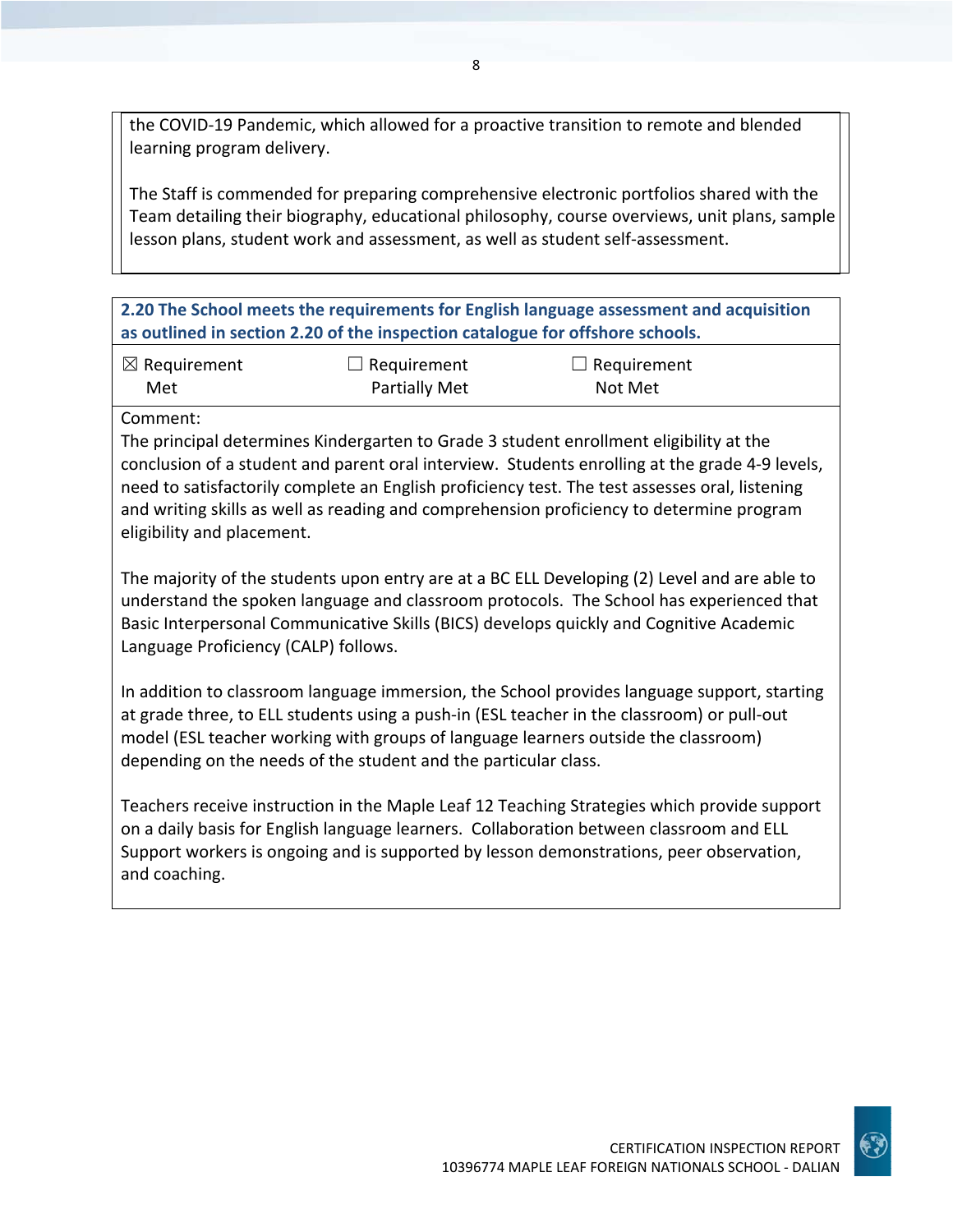## **2.21(a‐e) The School meets the course credit requirements (equivalency, challenge, exemptions and BAA courses) as outlined in section 2.21 (a‐e) of the inspection catalogue for offshore schools.**

| $\boxtimes$ Requirement | $\Box$ Requirement   | $\Box$ Requirement |
|-------------------------|----------------------|--------------------|
| Met                     | <b>Partially Met</b> | Not Met            |

Comment:

The Team confirms Mandarin instruction is scheduled for all students, K–9. The courses are taught by locally certified teachers. This satisfies the Ministry requirement for a second language in grades 5–8.

**2.21(f‐g) The School meets the course overview/course planning requirements as outlined in Schedule B Part I, 2. (e) of the Agreement; namely, that all BC program courses offered in the School meet or exceed the ministry learning outcomes/learning standards identified in the educational program guides for each course.**

| $\boxtimes$ Requirement | $\Box$ Requirement   | $\Box$ Requirement |
|-------------------------|----------------------|--------------------|
| Met                     | <b>Partially Met</b> | Not Met            |

Comment:

The Team confirms that curriculum planning documentation is in compliance with the required curriculum frameworks for grades K‐9.

The School's digital curriculum planning documentation was utilized during the inspection. Curriculum planning documentation and ongoing teacher professional development and support was reviewed during teacher video conferences.

It was very evident that the teachers continue to prioritize curriculum development. The Team observed clear evidence of the ongoing shift from teacher-centered learning to inquirybased, collaborative, and core competency‐based learning and assessment.

Teacher interviews and a review of curriculum documentation revealed teachers consistently demonstrating (a) integration of the ‐ Big Ideas, Learning Standards, Curricular Competencies, Core Competencies; (b) ensuring Assessment (Self‐Assessment & Classroom Assessment); and c) providing opportunities for differentiation and individualization/personalization of curriculum, supporting student learning in each course.

A review of teacher documentation revealed that teachers continue to update their course overviews and unit plans to incorporate and manage ongoing curricular development.

Students, when interviewed, competently reflected on their relationship with teachers, the school's academic offerings, the positive learning environment and the variety of club offerings.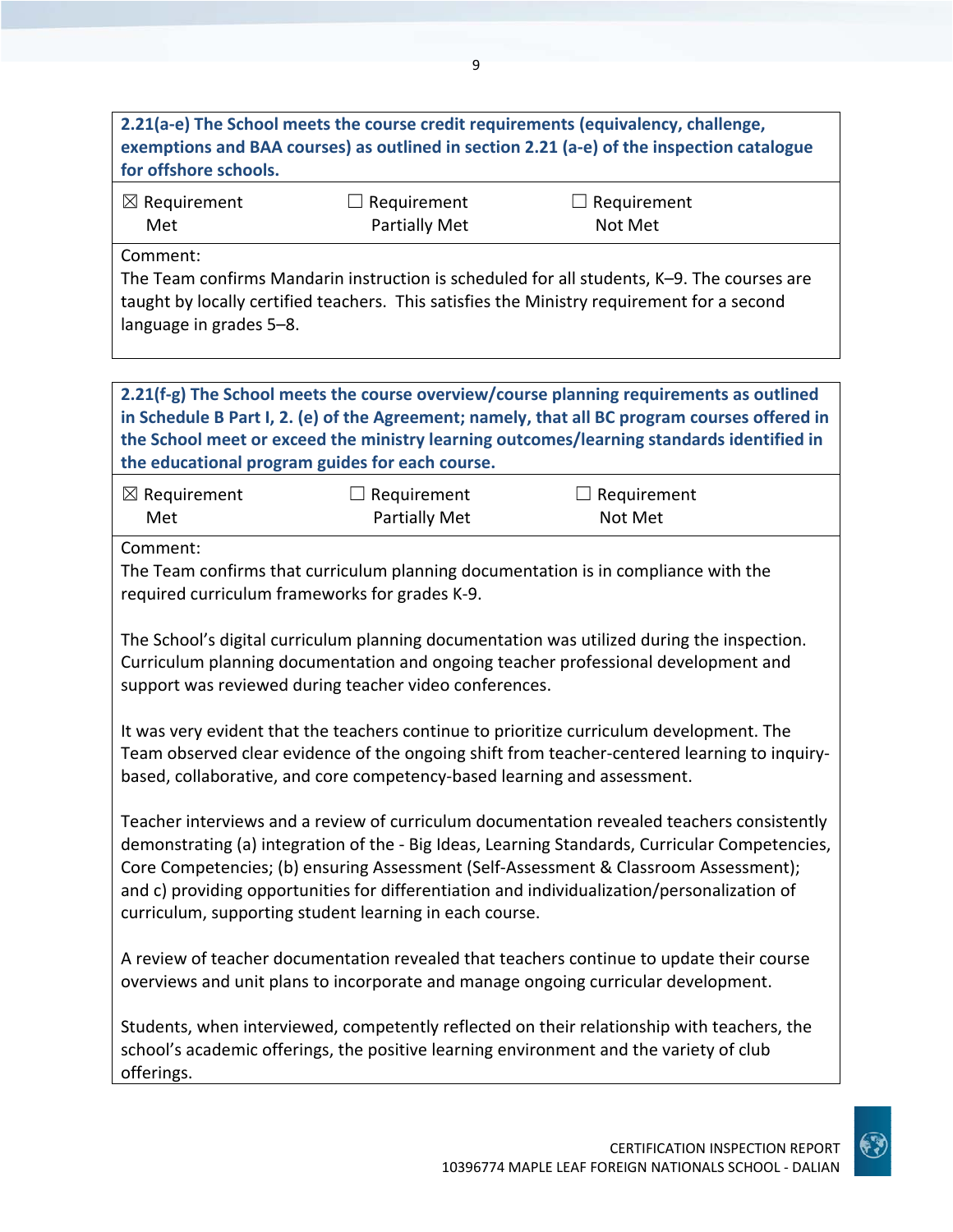Commendation:

The School is commended for the intentional primary and intermediate curriculum planning documentation and multiple evidence of being current and "alive."

**2.22 The School meets the instructional time allotment requirements as outlined in section 4.5 of the inspection catalogue for offshore schools, including the requirements set out in** sections 1.1 to 6, with the exception of s.  $4(5)(b)$ ,  $4(6)$ ,  $5(8)(a)$  and (d) and s. 5.3 of **Ministerial Order 41/91, the Educational Standards Order, enacted under the Independent School Act.**

| $\boxtimes$ Requirement | $\Box$ Requirement   | $\Box$ Requirement |
|-------------------------|----------------------|--------------------|
| Met                     | <b>Partially Met</b> | Not Met            |

Comment:

competencies.

The Team confirms that the School meets the requirement for instructional time allotments. Student instructional time totals 1027 hours per year, which exceeds the minimum requirements for grades K‐9.

The School has a tradition of staff sponsoring and participating in the School's club offerings – academic, fine arts, applied skills and athletics.

| 2.23 The School meets the assessment methods requirements as outlined in section 2.23 of<br>the inspection catalogue for offshore schools.                                                                                                                                               |                                            |                               |  |  |
|------------------------------------------------------------------------------------------------------------------------------------------------------------------------------------------------------------------------------------------------------------------------------------------|--------------------------------------------|-------------------------------|--|--|
| $\boxtimes$ Requirement<br>Met                                                                                                                                                                                                                                                           | $\Box$ Requirement<br><b>Partially Met</b> | $\Box$ Requirement<br>Not Met |  |  |
| Comment:<br>The matter of using student performance data to inform and support future strategic<br>planning for continuous school improvement and enhanced student learning was reviewed<br>during the inspection.                                                                       |                                            |                               |  |  |
| Teachers prioritize the ongoing analysis of formative and summative assessment results and<br>adjust their instruction and evaluation accordingly.                                                                                                                                       |                                            |                               |  |  |
| Teacher interviews revealed that the School assessment strategies are (1) consistent with the<br>school philosophy of educating the whole child; (2) allow students to demonstrate that the<br>curriculum learning outcomes in curriculum can be met, at any stage and time; and (3) are |                                            |                               |  |  |

consistent with the general expectations and standards of the course curricular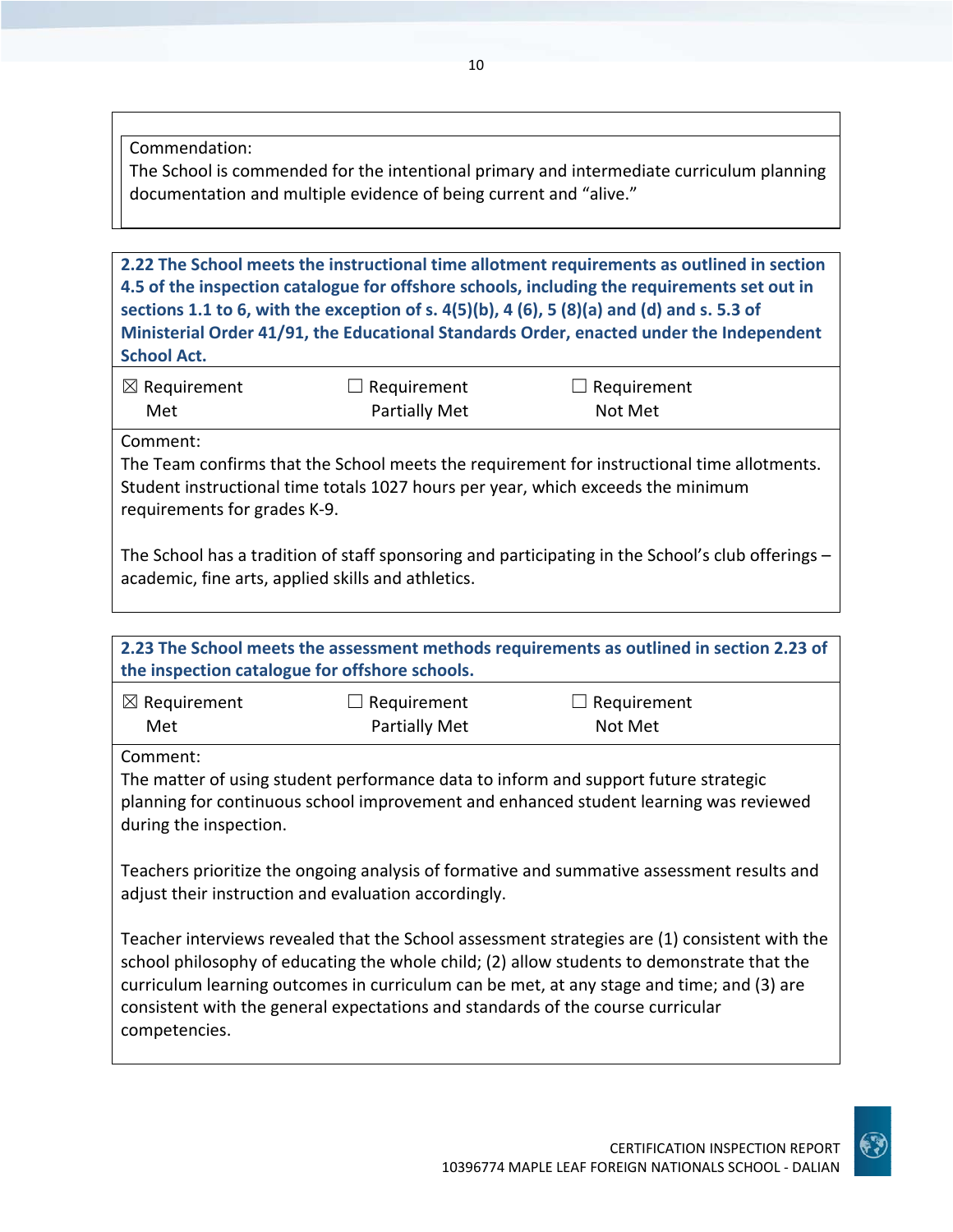The School's Assessment Policy is specific in that assessment is differentiated and employs the four pillars of assessment practice: pre-assessment; ongoing for/as learning (formative); summative (of learning); and re‐assessment.

Assessment methods and tasks include, but are not limited to, observation, student self‐ reflection, student peer assessment, rating scales, adapted rubrics, oral and written reports and the assembling and presenting of portfolios. Best practice dictates that the assessment methods are varied and used as much as possible in conjunction with the BC Performance Standards.

The matter of the required Literacy and Numeracy Assessment was reviewed. The School participates in the BC Ministry of Education Foundation Skills Assessment at the grade 4 and 7 levels. Three major school‐wide reading and writing initiatives are used to benchmark student progress, facilitating lesson plans review and performance standards calibration.

| 2.24 The School meets the learning resources requirements as outlined in section 2.24 of<br>the inspection catalogue for offshore schools.                                                                                                                                                                                              |                                     |                                                                                                                                                                                                                                                                                  |  |
|-----------------------------------------------------------------------------------------------------------------------------------------------------------------------------------------------------------------------------------------------------------------------------------------------------------------------------------------|-------------------------------------|----------------------------------------------------------------------------------------------------------------------------------------------------------------------------------------------------------------------------------------------------------------------------------|--|
| $\boxtimes$ Requirement<br>Met                                                                                                                                                                                                                                                                                                          | $\Box$ Requirement<br>Partially Met | $\Box$ Requirement<br>Not Met                                                                                                                                                                                                                                                    |  |
| Comment:<br>The Team confirms that the School meets the expectations for learning resources as outlined<br>in section 4.7 of the inspection catalogue for offshore schools.                                                                                                                                                             |                                     |                                                                                                                                                                                                                                                                                  |  |
| The School integrates technology in all aspects of program delivery. Classrooms use<br>projected display/internet connections that allows for the use of teacher created and/or<br>purchased electronic curriculum support material as well as remote teacher program<br>delivery.                                                      |                                     |                                                                                                                                                                                                                                                                                  |  |
|                                                                                                                                                                                                                                                                                                                                         |                                     | Canvas and Office 365 suites are fully integrated between the two campus. Students have<br>been assigned an e-mail address and have access to online productivity tools (MS Suite).                                                                                              |  |
| Teachers continue to develop classroom routines and teaching mechanisms that transition<br>well to online learning. Daily lessons are "doubled" and deposited on the Canvas<br>Management system. Should the school need to shut down again due to a pandemic,<br>students would be able to continue their learning without disruption. |                                     |                                                                                                                                                                                                                                                                                  |  |
|                                                                                                                                                                                                                                                                                                                                         |                                     | There are 60 instructional computers available for student use, including 20 at the downtown<br>campus and 22 at the KFQ campus computer labs. Students receive defined computer<br>instruction once ner week. The School bas instituted a lanton program for students in grades |  |

instruction once per week. The School has instituted a laptop program for students in grades 6, 7, 8 and 9 focusing on curricular integration, and hopes to expand its technology availability by purchasing an iPad lab for the primary students.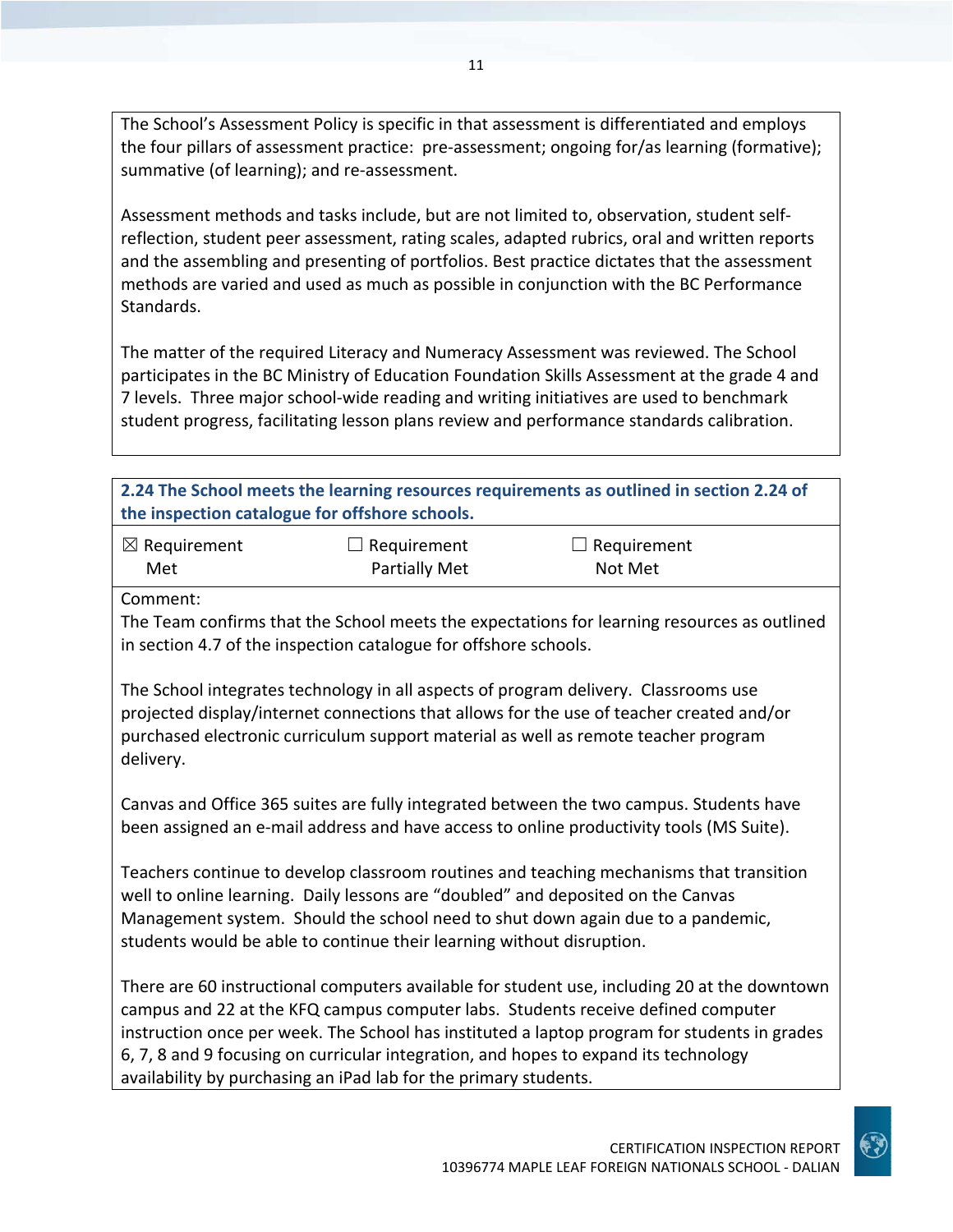The School has sufficient print resources to support student learning for its current enrollment and courses offered. The Library recently acquired Sora/Overdrive which houses a collection of electronic fiction and non‐fiction books.

**2.25 The School meets the student progress report requirements as outlined in section 2.25 of the inspection catalogue for offshore schools.**

| $\boxtimes$ Requirement | $\Box$ Requirement   | $\Box$ Requirement |
|-------------------------|----------------------|--------------------|
| Met                     | <b>Partially Met</b> | Not Met            |

Comment:

Maple Leaf Foreign Nationals Schools have developed report cards that utilize the Performance Standards for English Language Arts. A priority for the current academic year is to further incorporate BC Performance Standards into all subject areas.

Parent communication and engagement takes place through WeChat, Class Dojo, Canvas, Meet the Teacher Night, Student Presenting Assemblies, and the annual – School Science Fair, ADST Fair and Public Speaking Celebration.

The School reports to parents three times a year. Parent/teacher conferences and student led conferences are scheduled to allow for discussion concerning student progress and strategies to support learning.

| 2.26 The School meets the parent/student handbook requirements as outlined in section |  |
|---------------------------------------------------------------------------------------|--|
| 2.26 of the inspection catalogue for offshore schools.                                |  |

| $\boxtimes$ Requirement | $\Box$ Requirement   | $\Box$ Requirement |
|-------------------------|----------------------|--------------------|
| Met                     | <b>Partially Met</b> | Not Met            |

Comment:

Maple Leaf systems produces a parent/student handbook which is used by Maple Leaf schools throughout the system. However, this centrally produced handbook is oriented towards the secondary program. It was the intention of the Maple Leaf Foreign Nationals Schools to have representatives meet earlier this year to develop a new handbook that was oriented towards the Foreign Nationals Schools. That initiative was delayed due to the onset of the COVID‐19 pandemic.

The School publishes a parent student/handbook which has not been fully updated since 2017. This handbook is made available to the parents of students who are new to the school. The School has uploaded comprehensive policies to their SharePoint site, but those policies are not available to parents. If it is the intention of the school to use the existing parent/student handbook in the interim, until a new parent student handbook is developed

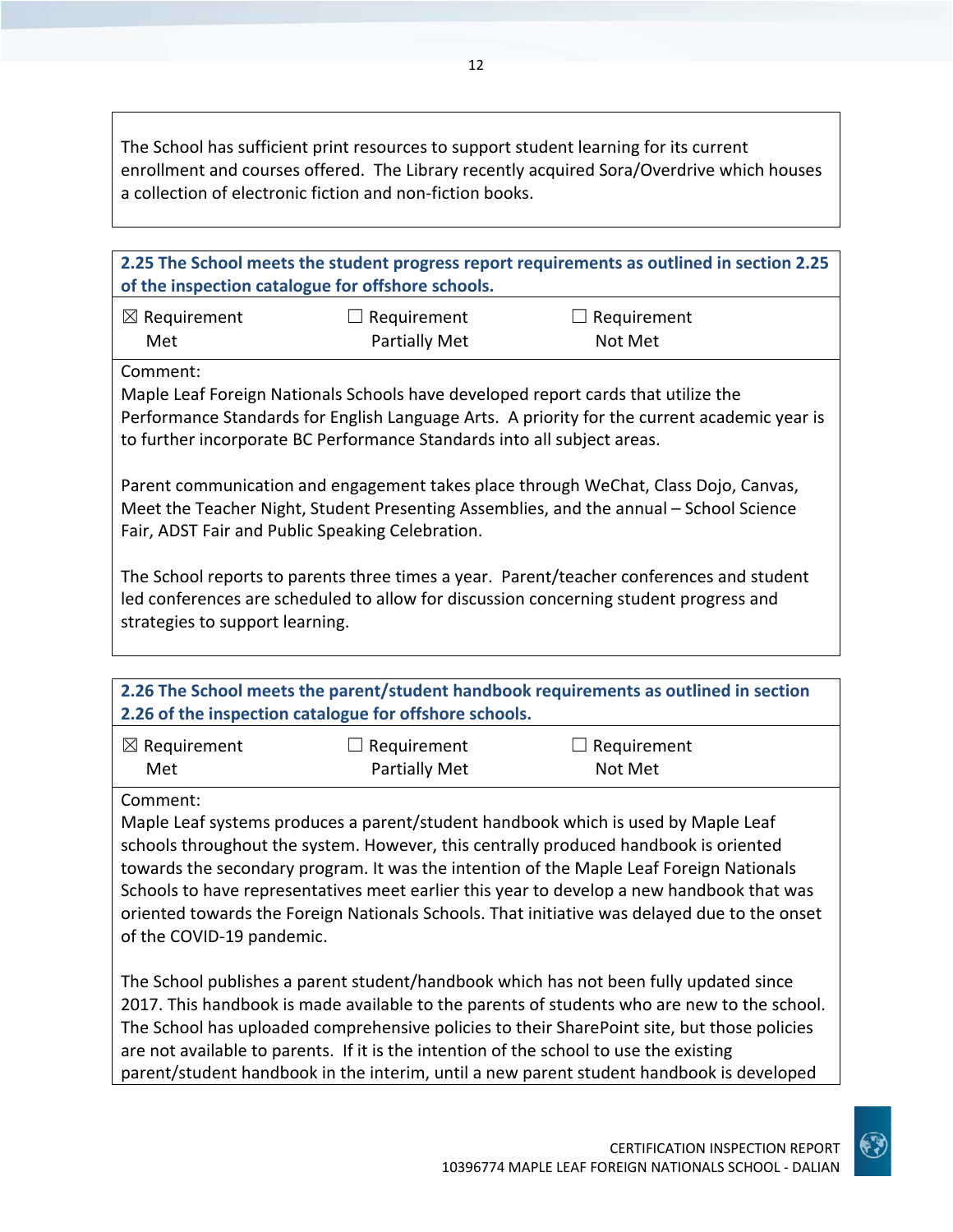for Maple Leaf Foreign Nationals Schools, then the handbook needs to be updated and it needs to include relevant policies that would be of importance to parents. The updated handbook should be made available to all parents

| 2.27 The School meets the teacher handbook requirements as outlined in section 2.27 of<br>the inspection catalogue for offshore schools.                                                                                                                                                                                                                                                                                                                                                                          |                                     |                        |  |
|-------------------------------------------------------------------------------------------------------------------------------------------------------------------------------------------------------------------------------------------------------------------------------------------------------------------------------------------------------------------------------------------------------------------------------------------------------------------------------------------------------------------|-------------------------------------|------------------------|--|
| $\boxtimes$ Requirement<br>Met                                                                                                                                                                                                                                                                                                                                                                                                                                                                                    | Requirement<br><b>Partially Met</b> | Requirement<br>Not Met |  |
| Comment:<br>The teacher handbook is produced by the district office of Maple Leaf Systems. It has been<br>updated as required and contains the required policies on the evaluation of teachers and<br>administration, dispute resolution and the liability statement with respect to the province of<br>British Columbia not having liability with respect to teacher's employment arrangements.<br>The School meets the teacher handbook requirements as outlined in section 2.27 of the<br>inspection catalogue |                                     |                        |  |
| 2.28 The School meets the distributed learning requirements as outlined in section 18 of<br>the Agreement and section 2.28 of the inspection catalogue for offshore schools.                                                                                                                                                                                                                                                                                                                                      |                                     |                        |  |

| $\Box$ Requirement                                                                 | $\Box$ Requirement | $\Box$ Requirement | $\boxtimes$ Not |  |
|------------------------------------------------------------------------------------|--------------------|--------------------|-----------------|--|
| Met                                                                                | Partially Met      | Not Met            | Applicable      |  |
| Comment:                                                                           |                    |                    |                 |  |
| The School does not have any students taking courses through distributed learning. |                    |                    |                 |  |
|                                                                                    |                    |                    |                 |  |

## **CONCLUSION**

## **Commendations**

**The Inspection Team wishes to recognize the Owner/Operator, Principal, staff and Offshore School Representative of Maple Leaf Foreign Nationals School ‐ Dalian for:**

- its focussed and thorough response to the suggestions made during the previous inspection.
- the administrative team's commitment to the staff and students of the school throughout the COVID‐19 pandemic and for their efforts that resulted in all staff being able to return to the School.